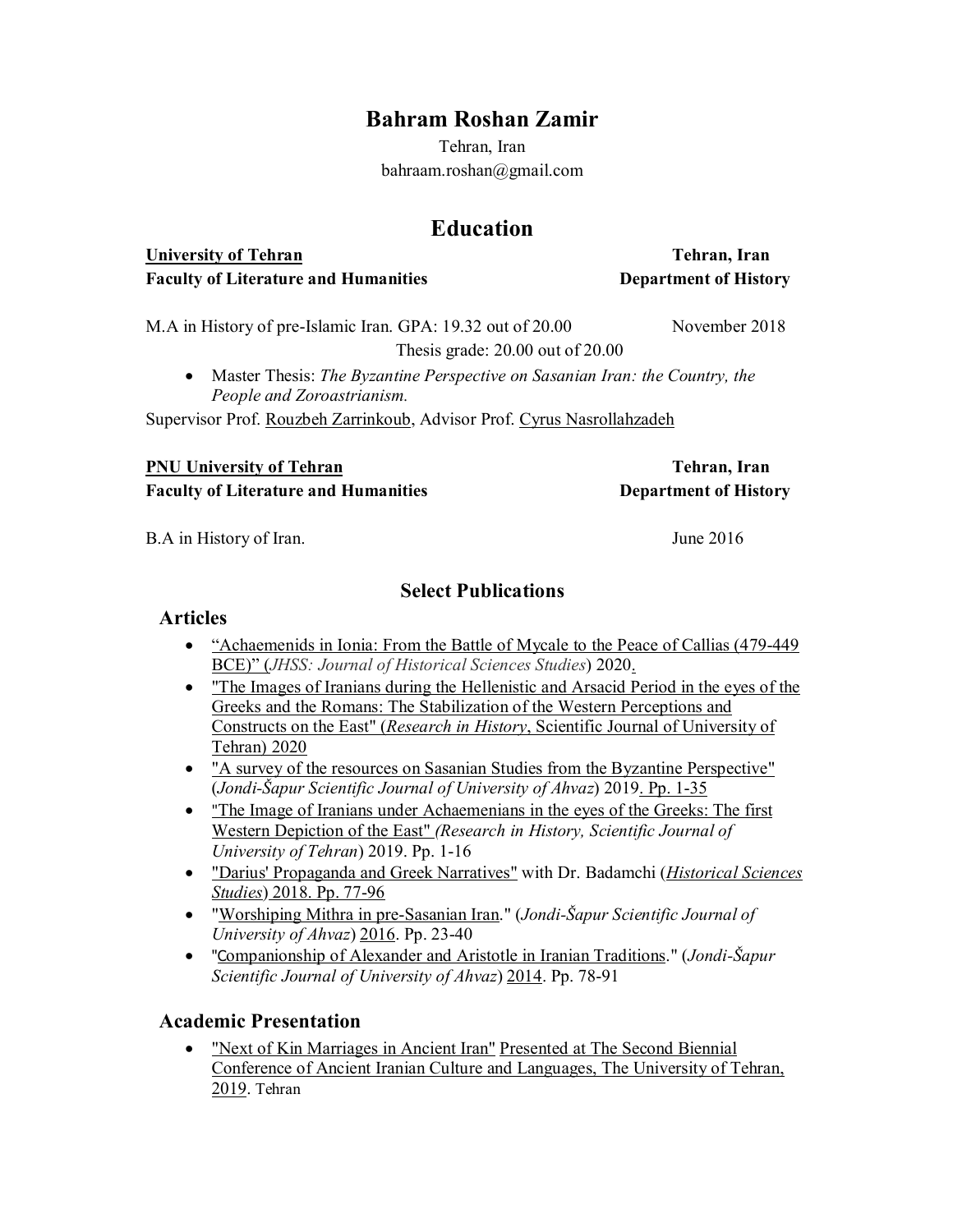"Ancient Zoroastrian Calendaring System: Intercalation, *Andargah* and the Feasts" Presented at The first Biennial Conference of Ancient Iranian Culture and Languages. 2017. University of Shahid Beheshti, Tehran.

#### **Reveiws**

- "A book review: *Darius III: The Last Great King* by Yazdan Safaee." *(History Quarterly* Book *Review)* 2018. Pp. 93-100
- "A book review: The Khuzistan Chronicle, by Kh.Rezakhani & S.Amiri. 2017, Tehran." With Dr. Ghazanfari. *(History Quarterly Book Review)* 2017. Pp. 177-190
- Response to "An Introduction on Sexual and Social Discrimination in Sasanian Iran" by Maryam Dejam-Khooy" (*Kand-O-Kav Scientific Journal of University of Hamadan*) 2015. Pp. 1-15
- "A book review: the Emergence of Iranian Nationalism: Race and the Politics of Dislocation by Reza Zia-Ebrahimi." (*Ghalamyaran* Magazine) 2017. Pp. 40-51

## **Translations**

- A Persian Translation of Richard Payne, "Les polémiques syro-orientales contre le zoroastrisme et leurs contextes politiques" (*Jondi-Šapur Scientific Journal of University of Ahvaz*) 2020. Pp. 108-141
- A Persian Translation of A. Shapur Shahbazi "Historiography of Iran: Pre-Islamic Period" 2018. (*Jondi-Šapur Scientific Journal of University of Ahvaz*). Pp. 86-98

## **Forthcoming**

 "Reasons for Chaotic Arsacid Year Reckoning in the National History of Iran" with Dr. Ghazanfari. (Cama Oriental Institute). In press.

#### **More publications:**

Academia page: https://tehran.academia.edu/RoshanZamir

# **Contribution to the Field and other Experience**

- Board of Directors of the Scientific Community of History at the University of Tehran
- Teaching History of pre-Islamic Iran at *Afraz* Cultural Organization (NGO) for youth and general audience. 2006-2016
- Board of Directors in *Afraz* Cultural Organization (NGO).2010-2012
- Directing and writing of five documentary movies about Iranian Zoroastrian ceremonies. 2012-2013. Nowruz, Mehregān, Yalda (**Č**ella), Sada,Tirgan. (Watch by clicking on the Hyperlinks)
- Directing and writing a documentary on Cuneiform scripts with Soheil Delshad. 2014: The Cuneiform (Trailer)
- Secretary of the non-governmental Award for Cultural Heritage activists in Iran called the Persian Cypress Awards. 2014- Present